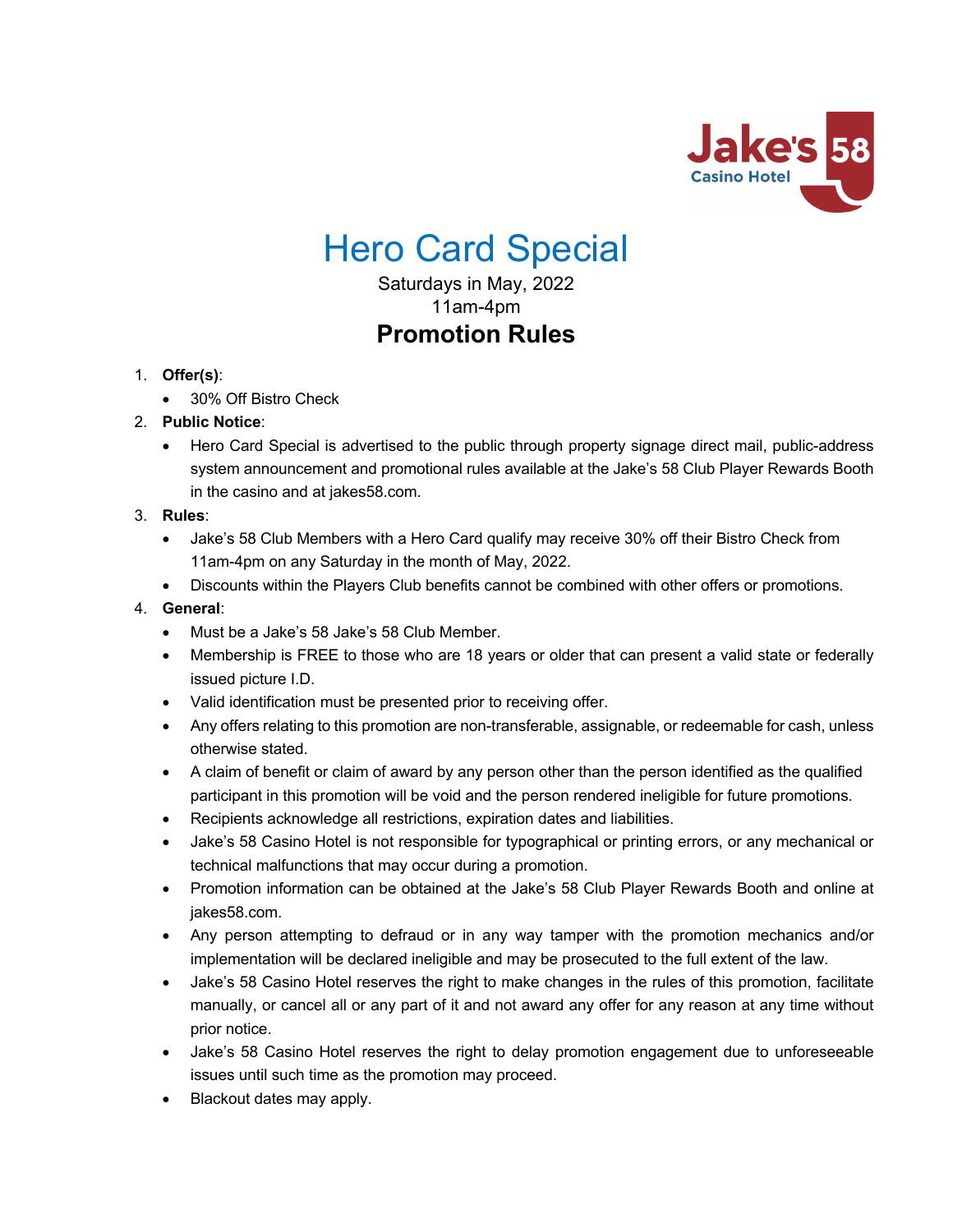## 5. **Eligibility**:

• Based on trackable activity. The following persons or categories of persons are not eligible to participate: employees of Jake's 58 Casino Hotel and its subsidiaries and affiliates, people key licensed or employed by the New York State Gaming Commission; vendors directly associated with this contest, their subsidiaries, affiliates and agencies, and any immediate family members residing in the same household of any of the foregoing individuals. Any licensee, registrant, contractor, subcontractor, consultant, officer, or employee of a contractor, subcontractor, licensee, registrant or consultant, that is directly involved in the operation or observation of New York State video gaming or New York State video gaming drawings or the processing of New York State video gaming prize claims or payments. All federal, state and local rules and regulations apply. Void where prohibited or restricted by law. Participants are responsible to ensure that his or her Jake's 58 Club card is properly inserted into the card reader. By participating in this promotion, participants agree to abide by all terms of these official rules. Some blackout dates may be applicable and will be written out when applicable in eligible member's offer invite.

#### 6. **Limit of Participation**:

• By participating in promotion, participants agree to abide by all terms of these official rules. Jake's 58 Casino Hotel, their respective affiliates, subsidiaries, parent corporations, and their respective officers, directors, shareholders, employees and agents are not responsible for any late, lost, incorrect, misdirected or inaccurate entry information; human error; technical malfunctions; failures, omission, interruption, deletion or defect of any telephone network, computer on-line system, computer equipment, servers, providers, software or satellite transmission, including any injury or damage to participant or any other person relating to or resulting from participation in this promotion. Furthermore, neither sponsors nor any of the aforementioned are responsible for theft, tampering, destruction or unauthorized access to, or alteration of, applications, data processing that is processed late, incorrectly or is incomplete or lost due to computer or electronic malfunction; printing or other errors; or any combination thereof. False and/or deceptive entries or acts shall render participants ineligible. Promotional offer materials that have been tampered with or altered are void.

#### 7. **Terms and Conditions**:

• This promotion is subject to all applicable federal, state and local laws. By participating, guests agree to be bound by these Official Rules and the decisions of Jake's 58 Casino Hotel and waive any right to claim ambiguity in the promotion or these Official Rules.

#### 8. **Liability**:

• Participants also agree to release, discharge, indemnify, and hold harmless the Sponsor, vendors associated with this promotion and the respective officers and employees of these entities, from and against any claims, damages or liability due to any injuries, damages or losses to any person (including death) or property of any kind resulting in whole or in part, directly or indirectly, from acceptance, possession, use or misuse of any prize or participation in this promotion.

#### 9. **Sponsor**:

• Jake's 58 Casino Hotel, 3635 Express Drive North, Islandia, NY 11749

#### 10. **Promotion Administrator**:

• Jake's 58 Casino Hotel is responsible for overseeing the promotion, and whose decisions will be considered final regarding all matters related to this promotion.

#### 11. **Copyright**: